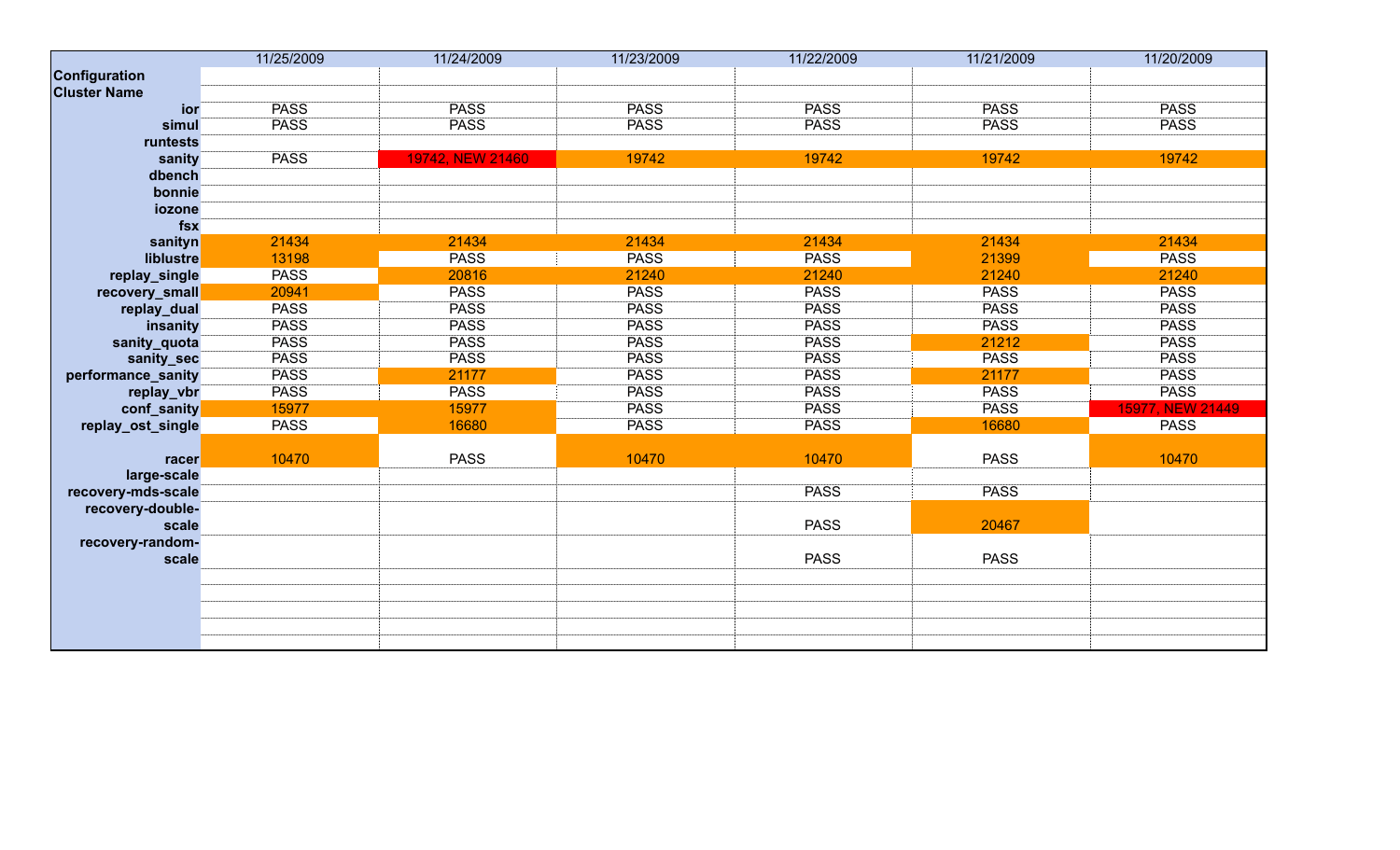|                     | 11/19/2009       | 11/18/2009  | 11/17/2009  | 11/16/2009              | 11/15/2009       | 11/13/2009  |
|---------------------|------------------|-------------|-------------|-------------------------|------------------|-------------|
| Configuration       |                  |             |             |                         |                  |             |
| <b>Cluster Name</b> |                  |             |             |                         |                  |             |
| <b>ior</b>          | <b>PASS</b>      | <b>PASS</b> | NT          | <b>PASS</b>             | <b>PASS</b>      | <b>PASS</b> |
| simul               | 20894            | <b>PASS</b> | NT          | <b>PASS</b>             | vet              | <b>PASS</b> |
| runtests            |                  |             |             |                         |                  |             |
| sanity              | 19742            | 19742       | NT          | 19742, 16721            | 19742            | 19742       |
| dbench              |                  |             |             |                         |                  |             |
| bonnie              |                  |             |             |                         |                  |             |
| iozone              |                  |             |             |                         |                  |             |
| $f$ sx              |                  |             |             |                         |                  |             |
| sanityn             | <b>NEW 21434</b> | <b>PASS</b> | <b>NT</b>   | <b>PASS</b>             | NT               | <b>PASS</b> |
| liblustre           | <b>PASS</b>      | <b>PASS</b> | NT          | 21399                   | <b>NEW 21399</b> | <b>PASS</b> |
| replay_single       | 21240            | 21240       | NT          | 21240                   | 21240            | 21240       |
| recovery_small      | <b>PASS</b>      | <b>PASS</b> | <b>PASS</b> | <b>PASS</b>             | <b>PASS</b>      | <b>PASS</b> |
| replay_dual         | <b>PASS</b>      | 19023       | <b>PASS</b> | <b>PASS</b>             | <b>PASS</b>      | <b>PASS</b> |
| insanity            | <b>PASS</b>      | <b>PASS</b> | <b>PASS</b> | <b>PASS</b>             | <b>PASS</b>      | <b>PASS</b> |
| sanity_quota        | 20908            | <b>PASS</b> | <b>PASS</b> | <b>NEW 21433, 20953</b> | <b>PASS</b>      | <b>PASS</b> |
| sanity_sec          | <b>PASS</b>      | <b>PASS</b> | <b>PASS</b> | <b>PASS</b>             | <b>PASS</b>      | <b>PASS</b> |
| performance_sanity  | 21177, NEW 21448 | 20346       | <b>PASS</b> | 21177                   | 21177            | <b>PASS</b> |
| replay_vbr          | <b>PASS</b>      | 19023       | <b>PASS</b> | <b>PASS</b>             | 20680            | <b>PASS</b> |
| conf_sanity         | <b>PASS</b>      | 15977       | <b>PASS</b> | 15977                   | <b>PASS</b>      | 15977       |
| replay_ost_single   | <b>PASS</b>      | <b>PASS</b> | <b>PASS</b> | <b>PASS</b>             | <b>PASS</b>      | <b>PASS</b> |
|                     |                  |             |             |                         |                  |             |
| racer               | 18857            | 10470       | <b>NT</b>   | <b>PASS</b>             | 10470            | <b>PASS</b> |
| large-scale         |                  |             |             |                         |                  |             |
| recovery-mds-scale  |                  |             |             |                         | <b>PASS</b>      |             |
| recovery-double-    |                  |             |             |                         |                  |             |
| scale               |                  |             |             |                         | <b>PASS</b>      |             |
| recovery-random-    |                  |             |             |                         |                  |             |
| scale               |                  |             |             |                         | <b>PASS</b>      |             |
|                     |                  |             |             |                         |                  |             |
|                     |                  |             |             |                         |                  |             |
|                     |                  |             |             |                         |                  |             |
|                     |                  |             |             |                         |                  |             |
|                     |                  |             |             |                         |                  |             |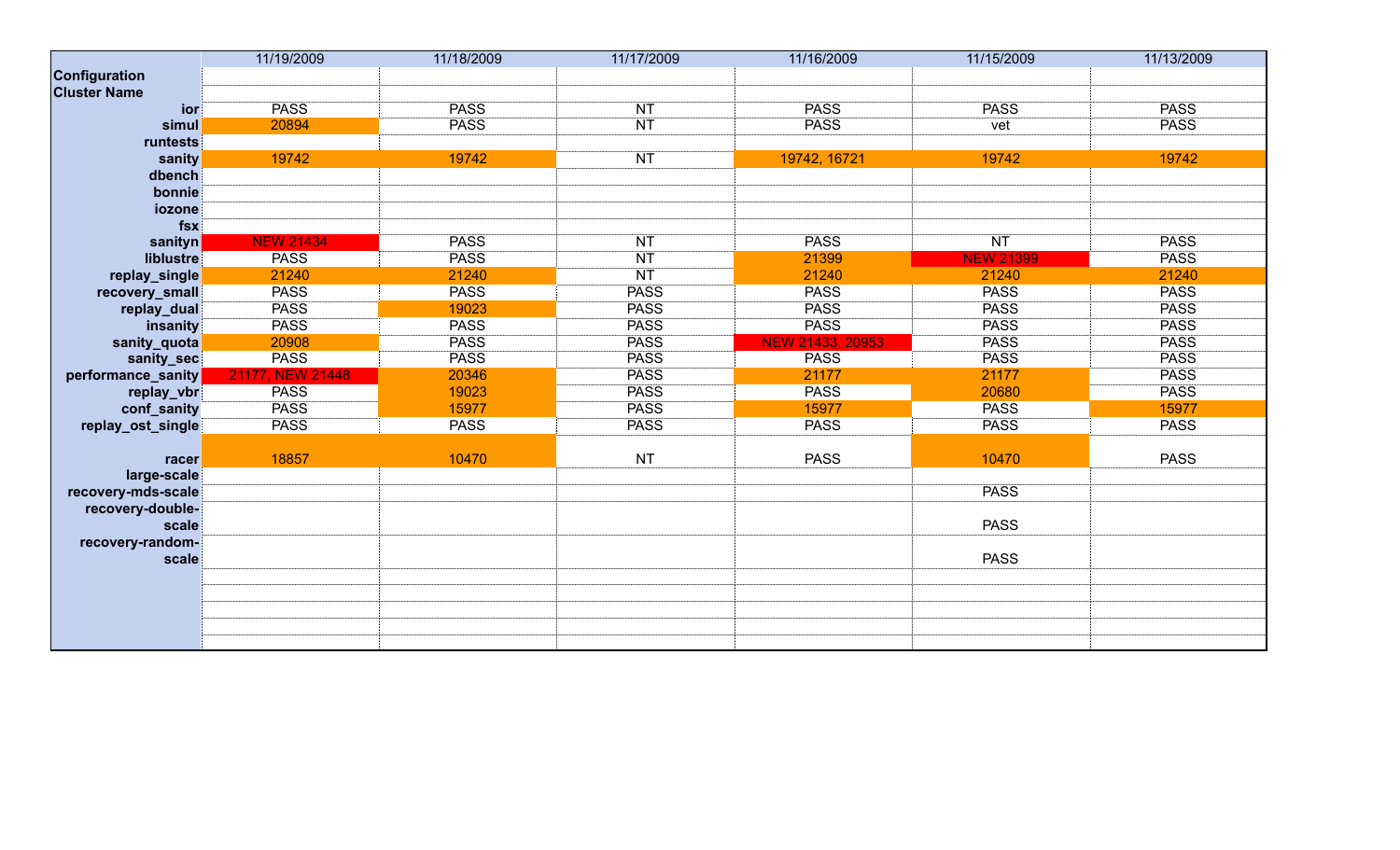|                     | 11/12/2009  | 11/11/2009  | 11/10/2009   | 11/9/2009    | 11/8/2009        | 11/7/2009        |
|---------------------|-------------|-------------|--------------|--------------|------------------|------------------|
| Configuration       |             |             |              |              |                  |                  |
| <b>Cluster Name</b> |             |             |              |              |                  |                  |
| ior                 | <b>PASS</b> | <b>PASS</b> | <b>PASS</b>  | <b>PASS</b>  | <b>PASS</b>      | <b>PASS</b>      |
| simul               | <b>PASS</b> | <b>PASS</b> | <b>PASS</b>  | <b>PASS</b>  | <b>PASS</b>      | <b>PASS</b>      |
| runtests            |             |             |              |              |                  |                  |
| sanity              | 19742       | 21304       | 21304        | 21128, 21304 | NEW 21313, 21304 | 16721            |
| dbench              |             |             |              |              |                  |                  |
| bonnie              |             |             |              |              |                  |                  |
| iozone              |             |             |              |              |                  |                  |
| fsx                 |             |             |              |              |                  |                  |
| sanityn             | <b>PASS</b> | <b>PASS</b> | <b>PASS</b>  | <b>PASS</b>  | <b>PASS</b>      | <b>PASS</b>      |
| liblustre           | <b>PASS</b> | <b>PASS</b> | <b>PASS</b>  | <b>PASS</b>  | <b>PASS</b>      | <b>PASS</b>      |
| replay_single       | 21240       | 21240       | 21240, 15587 | 21240        | 21240            | 21240            |
| recovery_small      | <b>PASS</b> | <b>PASS</b> | <b>PASS</b>  | <b>PASS</b>  | <b>PASS</b>      | <b>PASS</b>      |
| replay_dual         | <b>PASS</b> | 19023       | <b>PASS</b>  | <b>PASS</b>  | 19023            | 19023            |
| insanity            | <b>PASS</b> | <b>PASS</b> | <b>PASS</b>  | <b>PASS</b>  | <b>PASS</b>      | <b>PASS</b>      |
| sanity_quota        | <b>PASS</b> | <b>PASS</b> | <b>PASS</b>  | <b>PASS</b>  | <b>PASS</b>      | <b>PASS</b>      |
| sanity_sec          | <b>PASS</b> | <b>PASS</b> | <b>PASS</b>  | <b>PASS</b>  | <b>PASS</b>      | <b>PASS</b>      |
| performance_sanity  | 20346       | <b>PASS</b> | <b>PASS</b>  | 19557        | <b>PASS</b>      | 20346            |
| replay_vbr          | <b>PASS</b> | 19023       | <b>PASS</b>  | <b>PASS</b>  | 19023            | 19023            |
| conf_sanity         | 15977       | <b>PASS</b> | <b>PASS</b>  | <b>PASS</b>  | <b>PASS</b>      | <b>PASS</b>      |
| replay_ost_single   | <b>PASS</b> | <b>PASS</b> | <b>PASS</b>  | <b>PASS</b>  | 16680            | <b>PASS</b>      |
|                     |             |             |              |              |                  |                  |
| racer               | 10470       | 10470       | 16721, 10470 | 21128        | 21310            | <b>NEW 21312</b> |
| large-scale         |             |             |              |              |                  |                  |
| recovery-mds-scale  |             |             |              |              |                  | <b>PASS</b>      |
| recovery-double-    |             |             |              |              |                  |                  |
| scale               |             |             |              |              |                  | <b>PASS</b>      |
| recovery-random-    |             |             |              |              |                  |                  |
| scale               |             |             |              |              |                  | <b>PASS</b>      |
|                     |             |             |              |              |                  |                  |
|                     |             |             |              |              |                  |                  |
|                     |             |             |              |              |                  |                  |
|                     |             |             |              |              |                  |                  |
|                     |             |             |              |              |                  |                  |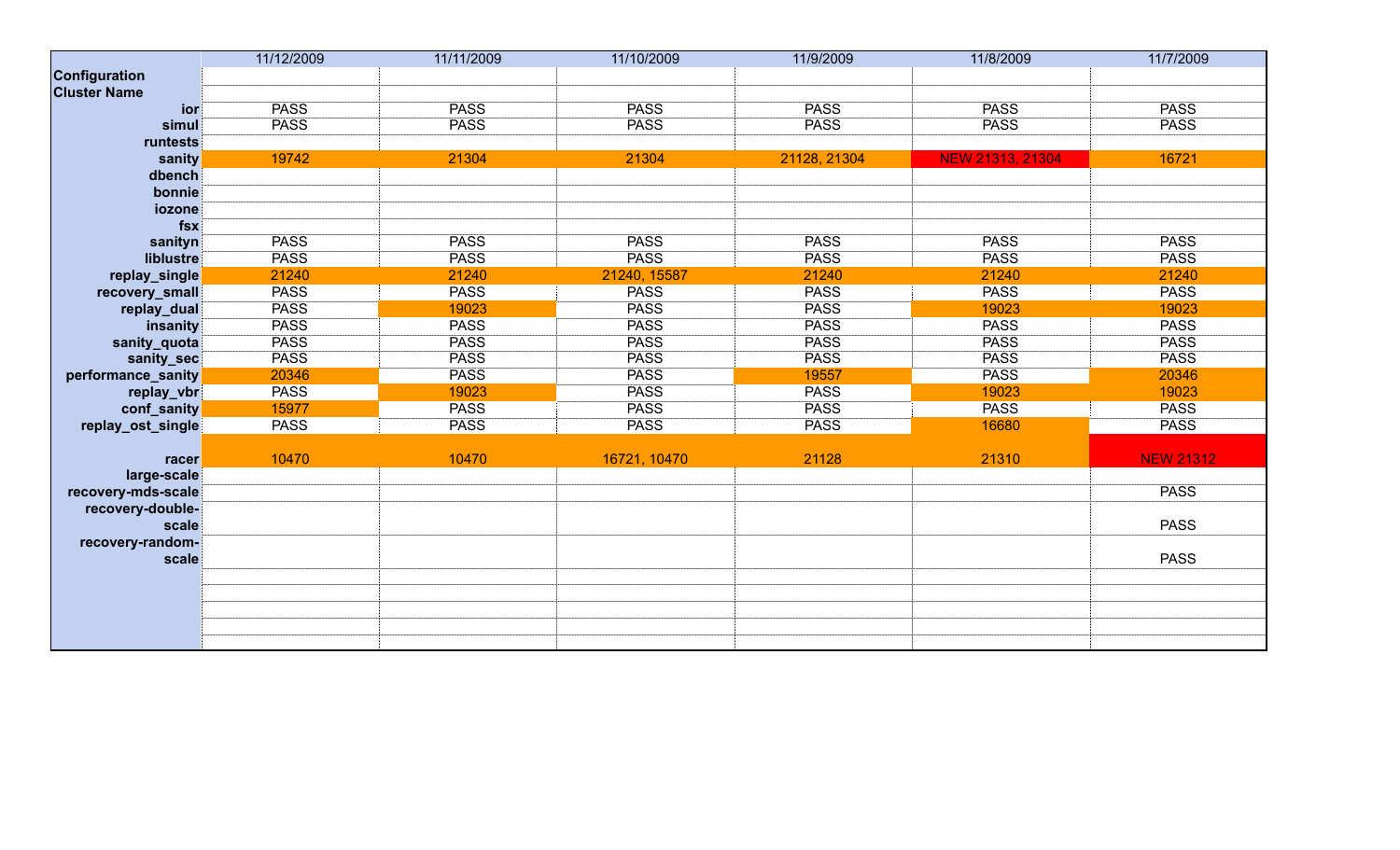|                     | 11/6/2009        | 11/5/2009        | 11/4/2009   | 11/3/2009   | 11/2/2009   | 11/1/2009        |
|---------------------|------------------|------------------|-------------|-------------|-------------|------------------|
| Configuration       |                  |                  |             |             |             |                  |
| <b>Cluster Name</b> |                  |                  |             |             |             |                  |
| ior                 | <b>PASS</b>      | <b>PASS</b>      | <b>PASS</b> | <b>PASS</b> | <b>PASS</b> | <b>PASS</b>      |
| simul               | <b>PASS</b>      | <b>PASS</b>      | <b>PASS</b> | <b>PASS</b> | <b>PASS</b> | <b>PASS</b>      |
| runtests            |                  |                  |             |             |             |                  |
| sanity              | <b>NEW 21304</b> | 21058            | 21249       | 21249       | 21249       | 21249            |
| dbench              |                  |                  |             |             |             |                  |
| bonnie              |                  |                  |             |             |             |                  |
| iozone              |                  |                  |             |             |             |                  |
| fsx                 |                  |                  |             |             |             |                  |
| sanityn             | <b>PASS</b>      | <b>PASS</b>      | <b>PASS</b> | <b>PASS</b> | <b>PASS</b> | <b>PASS</b>      |
| liblustre           | <b>PASS</b>      | <b>PASS</b>      | <b>PASS</b> | <b>PASS</b> | <b>PASS</b> | <b>PASS</b>      |
| replay_single       | 21240            | 21240            | 21240       | 21240       | 21240       | 21240            |
| recovery_small      | <b>PASS</b>      | <b>PASS</b>      | <b>PASS</b> | <b>PASS</b> | <b>PASS</b> | <b>PASS</b>      |
| replay_dual         | <b>PASS</b>      | 19023            | 19845       | 19023       | 19023       | <b>PASS</b>      |
| insanity            | <b>PASS</b>      | <b>PASS</b>      | <b>PASS</b> | <b>PASS</b> | <b>PASS</b> | <b>PASS</b>      |
| sanity_quota        | <b>PASS</b>      | <b>PASS</b>      | <b>PASS</b> | <b>PASS</b> | <b>PASS</b> | <b>PASS</b>      |
| sanity_sec          | <b>PASS</b>      | <b>PASS</b>      | <b>PASS</b> | <b>PASS</b> | <b>PASS</b> | <b>PASS</b>      |
| performance_sanity  | <b>PASS</b>      | 20346            | 20346       | 20346       | <b>PASS</b> | <b>PASS</b>      |
| replay_vbr          | <b>PASS</b>      | 21183            | 21183       | 21183       | 21183       | <b>PASS</b>      |
| conf_sanity         | 15977            | <b>PASS</b>      | <b>PASS</b> | <b>PASS</b> | NL          | <b>PASS</b>      |
| replay_ost_single   | <b>PASS</b>      | <b>PASS</b>      | <b>PASS</b> | <b>PASS</b> | 16680       | <b>PASS</b>      |
|                     |                  |                  |             |             |             |                  |
| <b>racer</b>        | 21295, NEW 21310 | <b>NEW 21295</b> | <b>PASS</b> | 21058       | 21128       | 21178            |
| large-scale         |                  |                  |             |             |             |                  |
| recovery-mds-scale  |                  |                  |             |             |             | <b>NEW 21265</b> |
| recovery-double-    |                  |                  |             |             |             |                  |
| scale               |                  |                  |             |             |             | <b>PASS</b>      |
| recovery-random-    |                  |                  |             |             |             |                  |
| scale               |                  |                  |             |             |             | <b>PASS</b>      |
|                     |                  |                  |             |             |             |                  |
|                     |                  |                  |             |             |             |                  |
|                     |                  |                  |             |             |             |                  |
|                     |                  |                  |             |             |             |                  |
|                     |                  |                  |             |             |             |                  |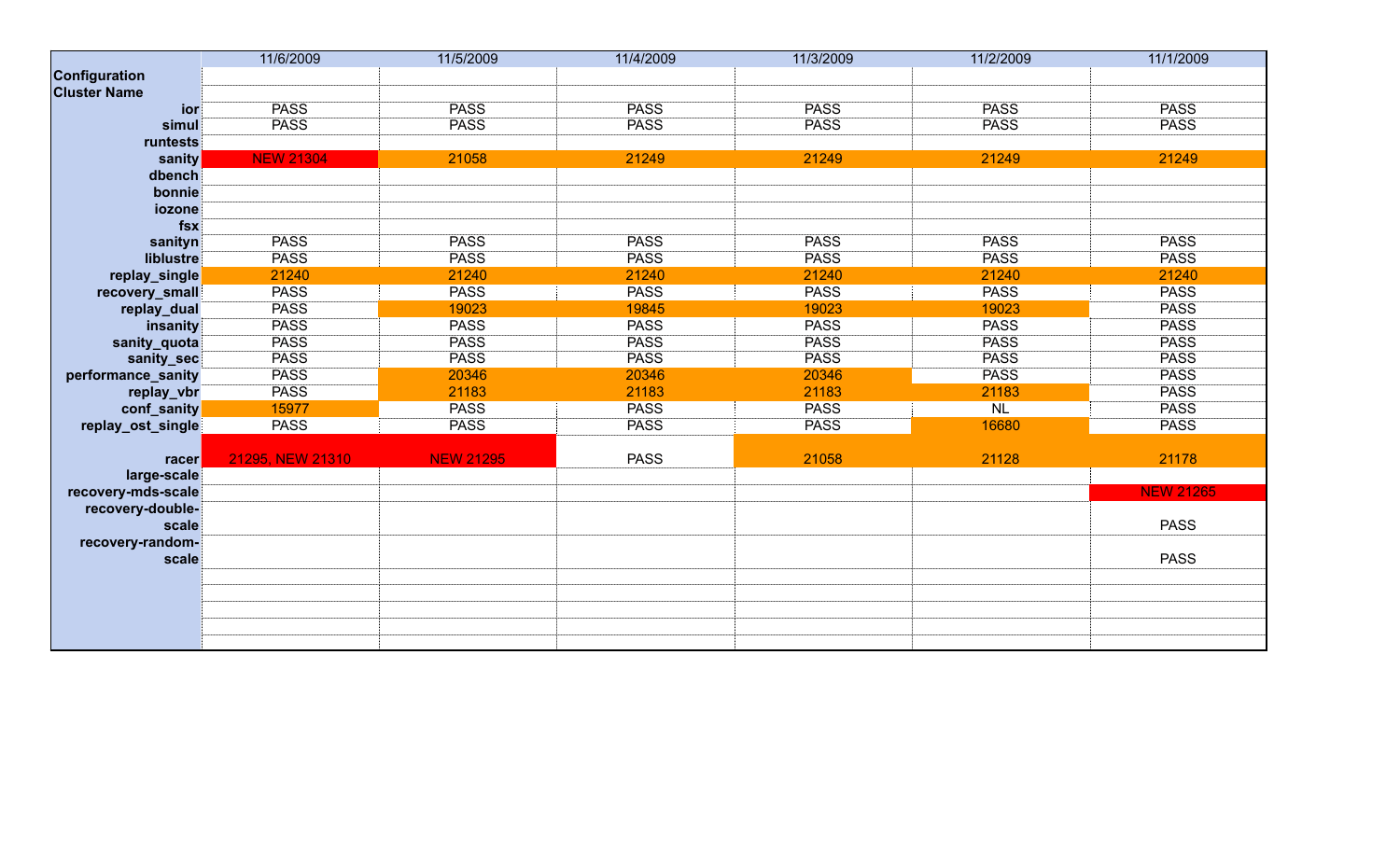|                     | 10/31/2009   | 10/30/2009  | 10/29/2009       | 10/28/2009  | 10/27/2009   | 10/26/2009   |
|---------------------|--------------|-------------|------------------|-------------|--------------|--------------|
| Configuration       |              |             |                  |             |              |              |
| <b>Cluster Name</b> |              |             |                  |             |              |              |
| ior                 | <b>PASS</b>  | <b>PASS</b> | <b>PASS</b>      | <b>PASS</b> | <b>PASS</b>  | <b>PASS</b>  |
| simul               | <b>PASS</b>  | <b>PASS</b> | <b>PASS</b>      | <b>PASS</b> | <b>PASS</b>  | <b>PASS</b>  |
| runtests            |              |             |                  |             |              |              |
| sanity              | 18533, 21249 | 18533       | 18533            | 21064       | 21064, 20984 | 20984, 18533 |
| dbench              |              |             |                  |             |              |              |
| bonnie              |              |             |                  |             |              |              |
| iozone              |              |             |                  |             |              |              |
| $f$ sx              |              |             |                  |             |              |              |
| sanityn             | <b>PASS</b>  | <b>PASS</b> | <b>PASS</b>      | <b>PASS</b> | <b>PASS</b>  | <b>PASS</b>  |
| liblustre           | <b>PASS</b>  | <b>PASS</b> | <b>PASS</b>      | <b>PASS</b> | <b>PASS</b>  | <b>PASS</b>  |
| replay_single       | 21240        | 21240       | <b>NEW 21240</b> | 20816       | 20816        | <b>PASS</b>  |
| recovery_small      | <b>PASS</b>  | <b>PASS</b> | <b>PASS</b>      | <b>PASS</b> | <b>PASS</b>  |              |
| replay_dual         | 19023        | 19023       | 19023            | 19023       | 19023        |              |
| insanity            | 21108        | 21108       | 21108            | <b>PASS</b> | <b>PASS</b>  |              |
| sanity_quota        | <b>PASS</b>  | <b>PASS</b> | <b>PASS</b>      | <b>PASS</b> | <b>PASS</b>  |              |
| sanity_sec          | <b>PASS</b>  | <b>PASS</b> | <b>PASS</b>      | <b>PASS</b> | <b>PASS</b>  |              |
| performance_sanity  | <b>PASS</b>  | <b>PASS</b> | 19906            | <b>PASS</b> | <b>PASS</b>  |              |
| replay_vbr          | 19023        | 19023       | 19023            | 19023       | 19023        |              |
| conf_sanity         | <b>PASS</b>  | <b>PASS</b> | 19526            | <b>PASS</b> | <b>PASS</b>  |              |
| replay_ost_single   | <b>PASS</b>  | <b>PASS</b> | <b>PASS</b>      | <b>PASS</b> | <b>PASS</b>  |              |
|                     |              |             |                  |             |              |              |
| racer               | 21128        | 21128       | 20389            | 18902       | 18902        | 21128        |
| large-scale         |              |             |                  |             |              |              |
| recovery-mds-scale  | 21255        |             |                  |             |              |              |
| recovery-double-    |              |             |                  |             |              |              |
| scale               | 21255        |             |                  |             |              |              |
| recovery-random-    |              |             |                  |             |              |              |
| scale               | 21255        |             |                  |             |              |              |
|                     |              |             |                  |             |              |              |
|                     |              |             |                  |             |              |              |
|                     |              |             |                  |             |              |              |
|                     |              |             |                  |             |              |              |
|                     |              |             |                  |             |              |              |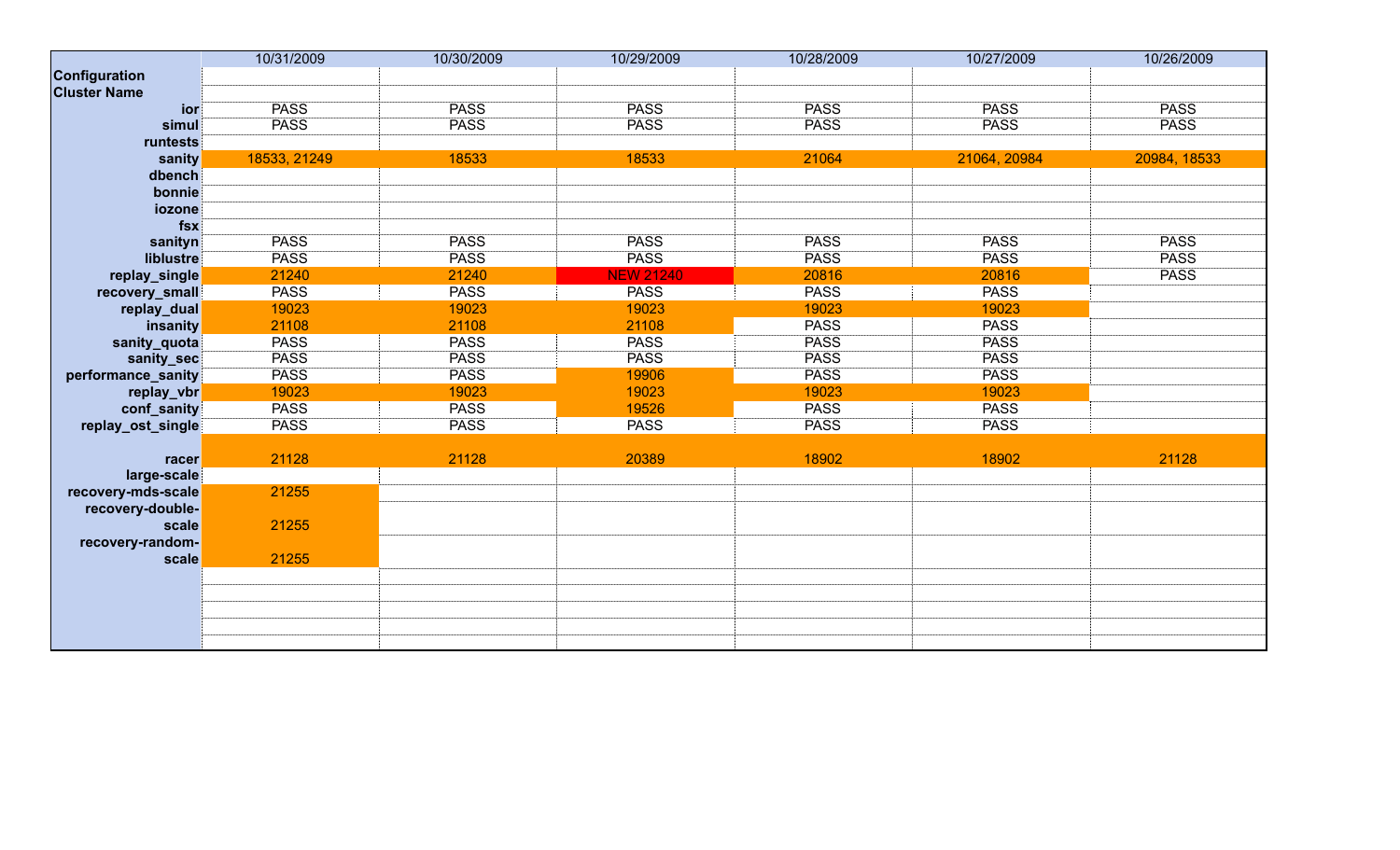|                     | 10/25/2009   | 10/24/2009              | 10/23/2009          | 10/22/2009          | 10/20/2009       | 10/19/2009  |
|---------------------|--------------|-------------------------|---------------------|---------------------|------------------|-------------|
| Configuration       |              |                         |                     |                     |                  |             |
| <b>Cluster Name</b> |              |                         |                     |                     |                  |             |
| ior                 | <b>PASS</b>  | <b>PASS</b>             | <b>PASS</b>         | <b>PASS</b>         | <b>PASS</b>      | <b>PASS</b> |
| simul               | <b>PASS</b>  | <b>PASS</b>             | <b>PASS</b>         | 20637               | <b>PASS</b>      | 20637       |
| runtests            |              |                         |                     |                     |                  |             |
| sanity              | 20984        | 20984, 16721, 18533     | 20984, 16721        | 20984, 20389, 21128 | 20984, NEW 21161 | 21020       |
| dbench              |              |                         |                     |                     |                  |             |
| bonnie              |              |                         |                     |                     |                  |             |
| iozone              |              |                         |                     |                     |                  |             |
| $f$ sx              |              |                         |                     |                     |                  |             |
| sanityn             | <b>PASS</b>  | <b>PASS</b>             | <b>PASS</b>         | <b>PASS</b>         | <b>PASS</b>      | <b>PASS</b> |
| liblustre           | <b>PASS</b>  | <b>PASS</b>             | <b>PASS</b>         | <b>PASS</b>         | <b>PASS</b>      | <b>PASS</b> |
| replay_single       | 19242        | 19242                   | 21176               | 19242               | 19242, NEW 21167 | 20816       |
| recovery_small      | <b>PASS</b>  | <b>PASS</b>             | <b>PASS</b>         | <b>PASS</b>         | <b>PASS</b>      | <b>PASS</b> |
| replay_dual         | <b>PASS</b>  | <b>PASS</b>             | <b>PASS</b>         | <b>PASS</b>         | <b>PASS</b>      | <b>PASS</b> |
| insanity            | 20828, 21108 | 20828, 21108            | 21108               | <b>PASS</b>         | <b>NEW 21176</b> | <b>PASS</b> |
| sanity_quota        | 21191        | <b>NEW 21191</b>        | <b>PASS</b>         | <b>PASS</b>         | <b>PASS</b>      | <b>PASS</b> |
| sanity_sec          | <b>PASS</b>  | <b>PASS</b>             | <b>PASS</b>         | <b>PASS</b>         | <b>PASS</b>      | <b>PASS</b> |
| performance_sanity  | 19906        | 19906                   | 19906               | 19906, 20389        | <b>NEW 21177</b> | <b>PASS</b> |
| replay_vbr          | <b>PASS</b>  | <b>PASS</b>             | <b>PASS</b>         | <b>NEW 21183</b>    | <b>PASS</b>      | <b>PASS</b> |
| conf_sanity         | 19526        | <b>PASS</b>             | <b>PASS</b>         | <b>NEW 21179</b>    | 19321            | 19526       |
| replay_ost_single   | <b>PASS</b>  | <b>PASS</b>             | <b>PASS</b>         | <b>PASS</b>         | <b>PASS</b>      | <b>PASS</b> |
|                     |              |                         |                     |                     |                  |             |
| racer               | 18857, 16721 | 18857, 18902, 21128     | 21058, 21128, 20389 | <b>PASS</b>         | <b>PASS</b>      | 18902       |
| large-scale         |              |                         |                     |                     |                  |             |
| recovery-mds-scale  |              | <b>NEW 21196, 20389</b> |                     |                     |                  |             |
| recovery-double-    |              |                         |                     |                     |                  |             |
| scale               |              |                         |                     |                     |                  |             |
| recovery-random-    |              |                         |                     |                     |                  |             |
| scale               |              |                         |                     |                     |                  |             |
|                     |              |                         |                     |                     |                  |             |
|                     |              |                         |                     |                     |                  |             |
|                     |              |                         |                     |                     |                  |             |
|                     |              |                         |                     |                     |                  |             |
|                     |              |                         |                     |                     |                  |             |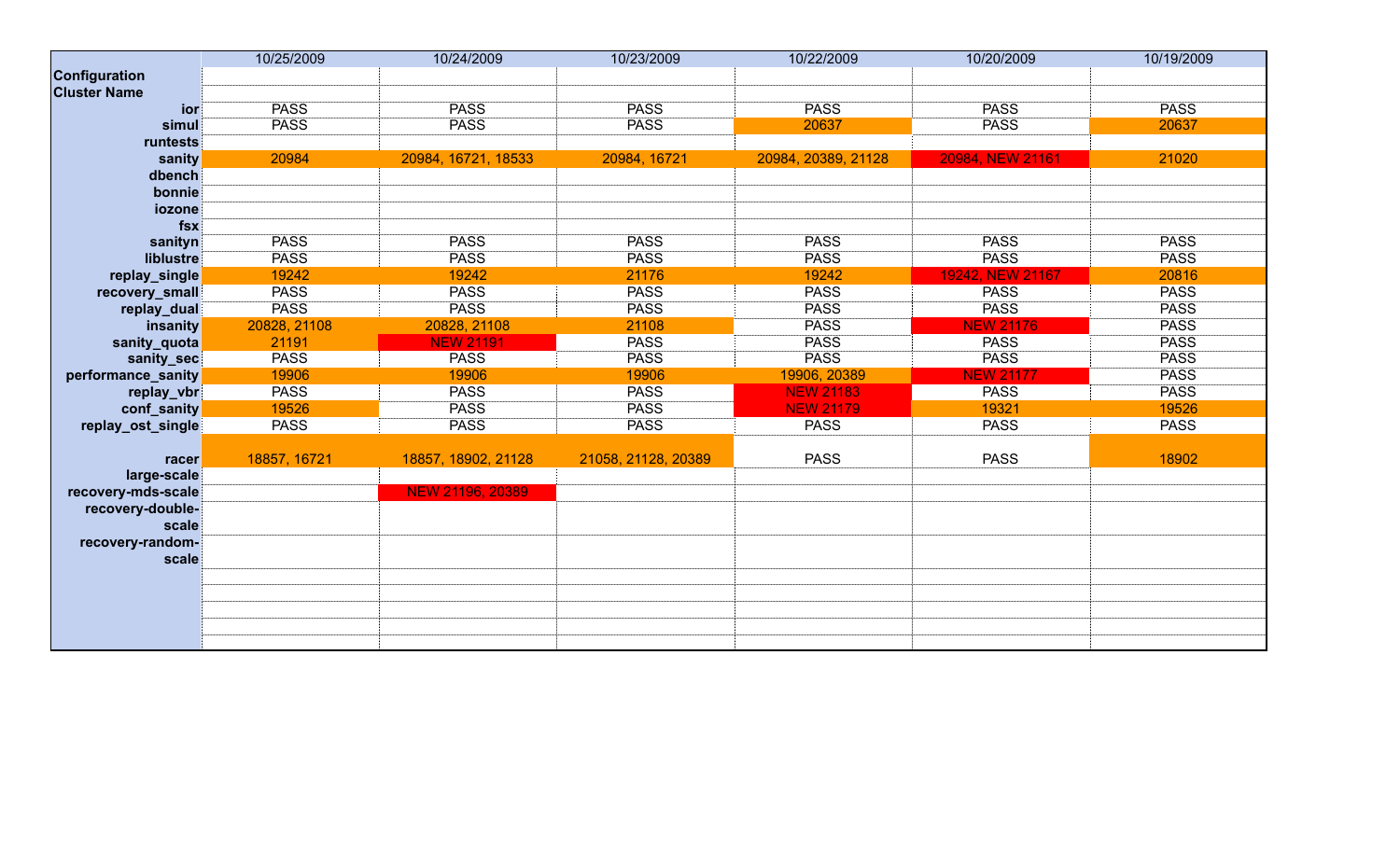|                     | 10/18/2009   | 10/17/2009   | 10/16/2009              | 10/15/2009       | 10/14/2009   | 10/13/2009          |
|---------------------|--------------|--------------|-------------------------|------------------|--------------|---------------------|
| Configuration       |              |              |                         |                  |              |                     |
| <b>Cluster Name</b> |              |              |                         |                  |              |                     |
| ior                 | <b>PASS</b>  | <b>PASS</b>  | <b>PASS</b>             | <b>PASS</b>      | <b>PASS</b>  | <b>PASS</b>         |
| simul               | 20637        | 20637        | 20637                   | 20637            | <b>PASS</b>  | <b>PASS</b>         |
| runtests            |              |              |                         |                  |              |                     |
| sanity              | 21020        | 20984, 16721 | 20984, 20752            | 20984, 21128     | 20984        | 20984, 20583, 21020 |
| dbench              |              |              |                         |                  |              |                     |
| bonnie              |              |              |                         |                  |              |                     |
| iozone              |              |              |                         |                  |              |                     |
| fsx                 |              |              |                         |                  |              |                     |
| sanityn             | <b>PASS</b>  | <b>PASS</b>  | <b>PASS</b>             | N <sub>L</sub>   | <b>PASS</b>  | <b>PASS</b>         |
| liblustre           | <b>PASS</b>  | <b>PASS</b>  | <b>PASS</b>             | <b>PASS</b>      | 13198        | <b>PASS</b>         |
| replay_single       | <b>PASS</b>  | 18030        | 20816, NEW 21172, 19845 | 20816            | 20816, 20071 | 20816, 19480        |
| recovery_small      | <b>PASS</b>  | <b>PASS</b>  | <b>PASS</b>             | <b>PASS</b>      | <b>PASS</b>  | <b>PASS</b>         |
| replay_dual         | <b>PASS</b>  | <b>PASS</b>  | <b>PASS</b>             | <b>PASS</b>      | <b>PASS</b>  | <b>PASS</b>         |
| insanity            | <b>PASS</b>  | <b>PASS</b>  | <b>PASS</b>             | 21108            | <b>PASS</b>  | <b>NEW 21108</b>    |
| sanity_quota        | <b>PASS</b>  | <b>PASS</b>  | <b>PASS</b>             | 20953            | <b>PASS</b>  | <b>PASS</b>         |
| sanity_sec          | <b>PASS</b>  | <b>PASS</b>  | <b>PASS</b>             | <b>PASS</b>      | <b>PASS</b>  | <b>PASS</b>         |
| performance_sanity  | 19906        | 19906        | 19906                   | <b>PASS</b>      | 19906        | <b>PASS</b>         |
| replay_vbr          | <b>PASS</b>  | <b>PASS</b>  | <b>NEW 21132</b>        | 20680            | 20680        | <b>PASS</b>         |
| conf_sanity         | 20941        | <b>PASS</b>  | <b>PASS</b>             | 21012            | 21012        | <b>PASS</b>         |
| replay_ost_single   | <b>PASS</b>  | <b>PASS</b>  | <b>PASS</b>             | <b>PASS</b>      | <b>PASS</b>  | <b>PASS</b>         |
|                     |              |              |                         |                  |              |                     |
| racer               | 18902        | <b>PASS</b>  | 21128                   | 10470, NEW 21128 | 10470, 19906 | 18902               |
| large-scale         | 20731, 21136 |              |                         |                  |              |                     |
| recovery-mds-scale  | 20731, 21136 |              |                         |                  |              |                     |
| recovery-double-    |              |              |                         |                  |              |                     |
| scale               | 20731, 21136 |              |                         |                  |              |                     |
| recovery-random-    |              |              |                         |                  |              |                     |
| scale               | 20731, 21136 |              |                         |                  |              |                     |
|                     |              |              |                         |                  |              |                     |
|                     |              |              |                         |                  |              |                     |
|                     |              |              |                         |                  |              |                     |
|                     |              |              |                         |                  |              |                     |
|                     |              |              |                         |                  |              |                     |